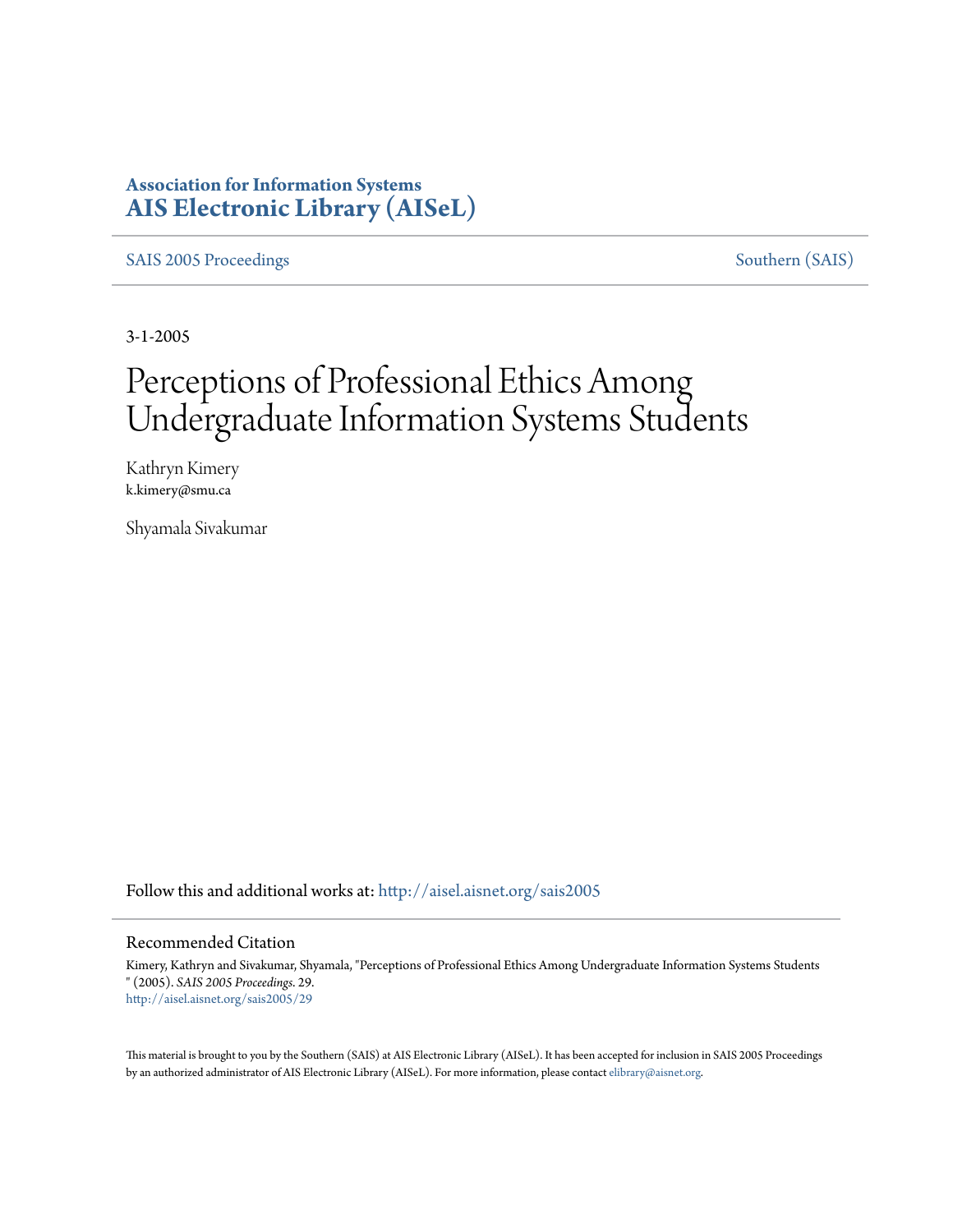## **PERCEPTIONS OF PROFESSIONAL ETHICS AMONG UNDERGRADUATE INFORMATION SYSTEMS STUDENTS**

**Kathryn M. Kimery, Ph.D. Saint Mary's University (Halifax)**  k.kimery@smu.ca

**Shyamala Sivakumar, Ph.D. Saint Mary's University (Halifax)**  ssivakumar@smu.ca

#### **Abstract**

*This paper describes an exploratory, survey-based study designed to address questions related to the state of professionalism in the IS community. The study focuses on undergraduate student awareness of IS professional associations and student views on the appropriate content of such associations' codes of ethics. The specific research questions to be explored are: 1) Are undergraduate students aware of IS professional associations and their codes of professional ethics; 2) What ethical issues, if any, do students perceive as being particularly relevant for information systems professionals; 3) What specific ethical rules, if any, do students perceive as appropriate in an IS professional association's code of professional ethics; and 4) Do students believe that their personal views on ethical professional behavior are consistent with the ethical codes of IS professional associations? Results of preliminary analyses will be presented at the conference.* 

#### **Introduction**

This research-in-progress proposal presents a brief description of an exploratory, survey-based study designed to address questions related to the state of professionalism in the IS community. In general, the study focuses on undergraduate student awareness of IS professional associations and student views on the appropriate content of such associations' codes of ethics. The specific research questions to be explored are:

- 1) Are undergraduate students aware of IS professional associations and their codes of professional ethics?
- 2) What ethical issues, if any, do students perceive as being particularly relevant for information systems professionals?
- 3) What specific ethical rules, if any, do students perceive as appropriate in an IS professional association's code of professional ethics?
- 4) Do students believe that their personal views on ethical professional behavior are consistent with the ethical codes of IS professional associations?

In this research proposal, a brief background on the IS profession, professional associations, and codes of ethics is presented. This is followed by a more detailed discussion of the four research questions. Finally, the study setting and data collection are described.

## **The Information Systems Profession & Ethical Standards**

Information systems can be defined as the hardware, software, networks, and procedures that function to collect, store, manipulate, or distribute electronic information. Information systems professionals, then, are those individuals who have specialized education related to information systems and are employed in responsible positions to study, design, develop, evaluate, or manage them. Information systems professionals may hold positions with many different titles and may be employed in private industry, education, government, and non-profit sectors.

A profession is classically defined as an occupational group of specialists whose practice is based on a circumscribed body of knowledge, represented by a professional association, self-regulating via a code of ethics and professional conduct, and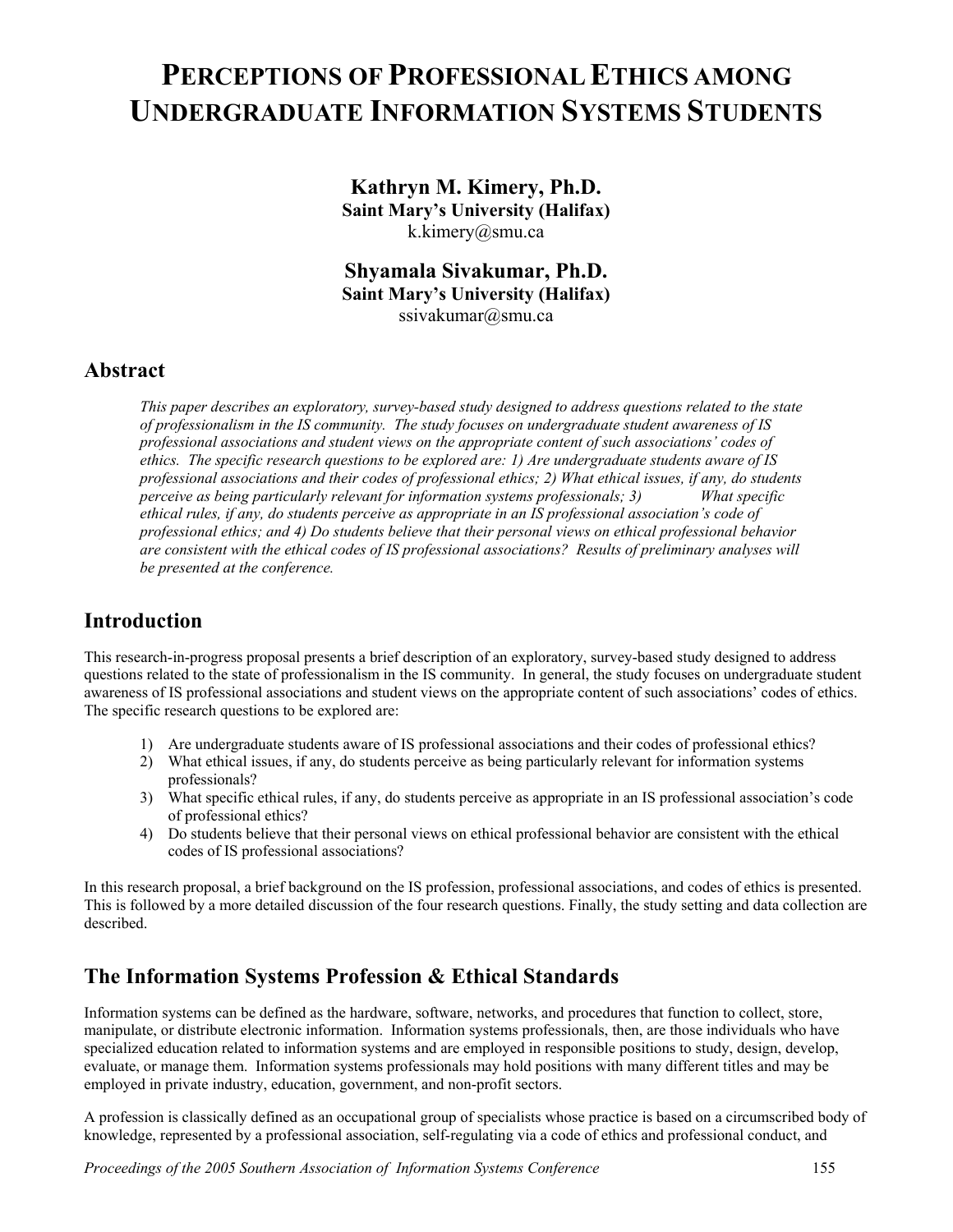participating in a shared culture of norms, values and symbols (Greenwood, 1965; Caplow, 1966). While the label "professional" has long-standing acceptance as applied to doctors, lawyers, engineers, accountants and members of the clergy, it has been suggested, with increasing frequency and conviction, that both the benefits and obligations of a professional designation should be embraced by information systems specialists. Moor (1999) argues that the pervasiveness of information systems in modern society, coupled with the lack of public visibility of most computer applications, the potentially severe consequences associated with IS-related failures, and the opportunities for abuse by unethical IS practitioners, makes adopting professional standards of ethical behavior essential for the IS field. Moor, and others, maintain that increased professionalism is necessary for the well-being of both the discipline and society.

Professional associations are attempting to address the need to professionalize the IS field, in part, by facilitating voluntary self-regulation of professional conduct by their members. Professional associations dedicated to supporting and improving the efforts of practitioners in electronic information processing, systems development, and management are not, however, new to the IS landscape. The earliest such group, the Association for Computing Machinery (ACM), was founded over 50 years ago and now represents over 75,000 members worldwide, drawn from industry, academia, and government. The association's stated goal is "to advance the sciences and arts of information processing, to promote the free interchange of information among specialists and the public, and to develop and maintain the integrity and competence of individuals in the field" (ACM, nd). Other associations, including the Association for Information Technology Processing (AITP), the Institute for Certification of Computing Professionals (ICCP), the British Computing Society (BCS), and the Canadian Information Processing Society (CIPS), may have a more narrowly defined membership base or defined mission, but all have promulgated codes of ethics to inform, inspire, and guide their members' professional conduct. The codes have been compared by Oz (1992), and while the focus of Oz's article is on the need for a unified code of ethics, she also points out that there is substantial overlap in the codes, with similarities outnumbering differences. The ACM code of ethics is available at http: www.acm.org/serving/ethics.html

#### **Research Questions**

During the last few decades, college and university programs leading to specialized baccalaureate degrees in information systems have become an important training ground for new entrants into the IS profession. According to ISWorld (2004), there are 25 university departments offering undergraduate degrees in Information Systems in Canada and 250 such department in the United States. Each year, graduates of these programs enter the IS job market, taking with them knowledge, skills, expectations, and attitudes developed during their courses, extra-curricular activities, and interaction with faculty members. We suggest that any concerted effort to increase IS professionalism should begin by ensuring that IS students are being adequately prepared for their future careers, not only in terms of skill sets and conceptual knowledge, but also in terms of professional attitudes and expectations. This preparation should sensitize students to the ethical issues that IS practitioners face and the special ethical responsibilities that are incumbent upon members of the IS profession. It should also ensure that students are familiar with IS professional associations and the rules and responsibilities that are formalized in their codes of ethics and professional conduct.

**Research Question 1**: Are undergraduate IS students aware of IS professional associations and their codes of ethics?

Smith & McKeen (2003) have highlighted the demand for increased professionalism among new entrants into the IS field and, unfortunately, the lack of attention to professional development of students in university IS undergraduate programs. They call for the incorporation of professionalism as a topic in the IS curricula. Awareness of professional associations, their mission, and the standards they represent is one aspect of professional development is omnipresent in academic programs preparing new members of other professions (i.e., engineering, law, medicine). A professional association is one wellrecognized hallmark of a profession (Greenwood, 1965; Caplow, 1966) and represents the over-arching values and standards to which all members of that profession should ascribe. Anecdotal evidence and personal experience with undergraduate programs and students at numerous universities, suggests that undergraduate IS students are not receiving information on professional associations as part of their course work and, as a result, are largely unaware of these associations and the standards of ethical conduct they represent.

**Research Question 2**: What ethical issues, if any, do students perceive as being particularly relevant for information systems professionals?

Undergraduate IS students seem to be increasingly aware of publicized examples of illegal or unethical behavior related to computer use, such as stolen credit card number on the Web, cataclysmic viruses, or electronic espionage. This awareness may be due, in large part, to the increased coverage of computer-based crimes in newspapers and the nightly news, as well as fictional accounts in popular television dramas and movies. Information systems students may be less well informed, however, about the types of ethical dilemmas they may face in the day-to-day conduct of business as future IS professionals. Gotterbarn (nd) has stressed the importance of limiting the scope of ethical discussions with IS students, focusing attention *Proceedings of the 2005 Southern Association of Information Systems Conference* 156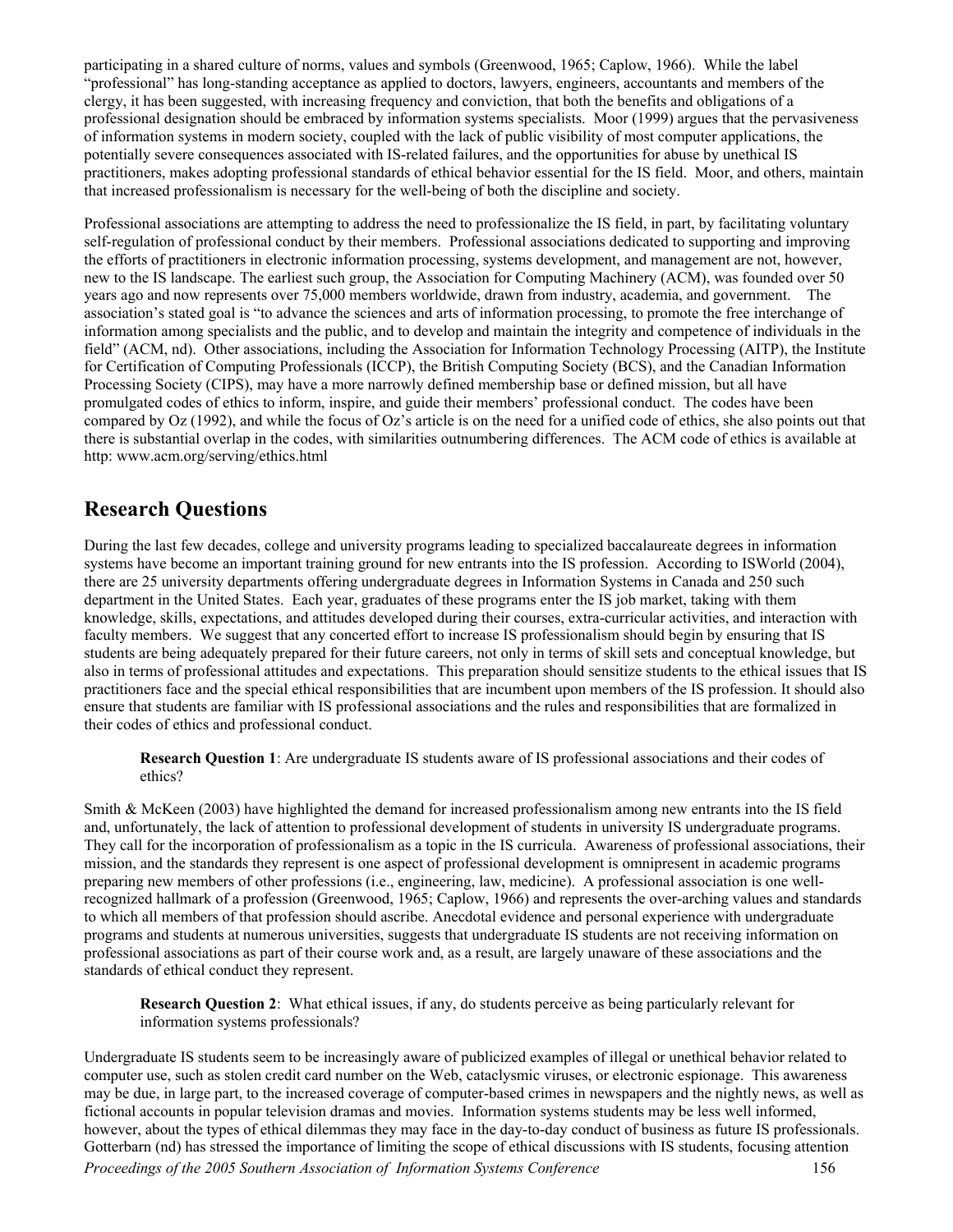on "those actions that are within the horizon of control of the individual MORAL computer professional" (pg. 4). The question posed here, then, is whether IS students are able to translate their largely anecdotal exposure to "sensationalized" stories of computer-based crime and unethical behaviors to ideas about more constrained ethical issues specifically relevant to the work of information systems professions.

**Research Question 3**: What specific ethical rules, if any, do students perceive as appropriate in an IS professional association's code of professional ethics?

A number of researchers have highlighted the declining state of ethical behavior among university students in North America. Sims (1993) outlines a path of increased participation in academic misconduct over the last six decades of the  $20<sup>th</sup>$  century, from 23% of undergraduates in the 1940s (Drake, 1941) to 91% in the 1990s (Sims, 1993). Business students, a group which includes information systems students in many universities, have often been singled-out as having lower standards of academic honesty than other university students (see Brown, 1966; Baird, 1980; Meade 1992; Roig & Ballew, 1994). Information systems students, specifically, have not faired well when compared to other students, either. Nowell and Laufer (1997) found that MIS students were more likely to cheat on a self-graded exam than were non-business students. Brown  $\&$ Weible (2001) report that 97.2% of MIS students reported cheating at least once during their academic career. Sims (1993) points out that there is a strong relationship between unethical behavior at school and unethical behavior on the job. Given these research results, one might expect that information systems students would shy away from suggesting a rigorous or comprehensive set of ethical rules or guidelines to restrict their actions in their future career.

Looking at research measuring student responses to specific computing-related ethical scenarios, it is apparent that IS students do recognize that many behaviors are ethically incorrect and should be avoided (e.g., Cohen & Cornwell, 1989; Christoph, Forcht, & Bilbrey, 1987/1988; Kreie & Cronan, 2000; Kreie & Cronan, 1998; Couger, 1989; Paradice, 1990). What is also apparent from these studies is that there is considerable variability between subjects on which behaviors are identified as unethical and on the relative severity of various ethical breaches. Interestingly, Kreie and Cronan's study (2000) revealed that, without exception, the percentage of subjects who judged a described behavior as ethically unacceptable was always larger than the percentage of subjects who reported that it was "improbable" that they would commit the behavior. For example, 85% of the subjects responded that it was unethical for a programmer to modify a bank's software to avoid a checking account fee, but only 66% of subject responded that it was improbable that they would do the same. The remaining subjects were confident that they would probably do the same (23%) or were undecided about their future action (11%). This result demonstrates that students may evaluate ethical rules as appropriate for inclusion in a code of professional ethics independent of their individual history or future intention to uphold the rule. It is likely, given these results, that IS students may consider a broad range of ethical rules appropriate for the IS professional association code of ethics. It is also likely that support for different rules may vary considerably between students.

**Research Question 4**: Do students believe that their personal views on ethical professional behavior are consistent with the ethical codes of IS professional associations?

For a voluntary professional association to serve its ultimate mission, members, and potential members, must perceive the association as embodying and promoting values and norms that are consistent with their own beliefs. IS students are one important set of potential members for an IS professional association. It is likely that students will perceive their personal ethical views as reasonable and, therefore, typical of those promulgated by the IS professional association. As a result, there will likely be considerable correlation between the ethical rules students believe should be included in the association's code of ethics and the rules they believe actually are included in the association's code. Going further, some research has shown that students tend to judge themselves as more ethical than their peers (Greene & Saxe, 1992; Newstrom & Ruch, 1976; Stevens, 1984). It is reasonable to suggest, therefore, that any difference in ethical rigor, should it exist, will be weighted toward the student; that is, students may believe that the IS professional association code includes fewer ethical rules than they believe appropriate.

## **The Study**

A paper-and-pencil survey instrument was administered to upper-division IS students at two universities. Part A of the survey begins by asking if the student plans to pursue a career in information systems. It continues with an open-ended question asking the student to list any ethical issues that he or she perceives as particularly important for information systems professionals. Part B of the survey asks the student if he or she is familiar with any IS professional association and asks the student to list the associations' names. The next question asks if the student is familiar with the associations' codes of ethics. Finally, the survey includes a list of the key ethical rules from the ACM "Code of Ethics and Professional Conduct". The survey instructs students to read each rule and indicate whether or not they believe the rule is or is not part of the ethical code for the IS professional association. Finally, they were asked whether they believe each ethical rule should or should not be part of the code. A copy of the survey form is included as Appendix A.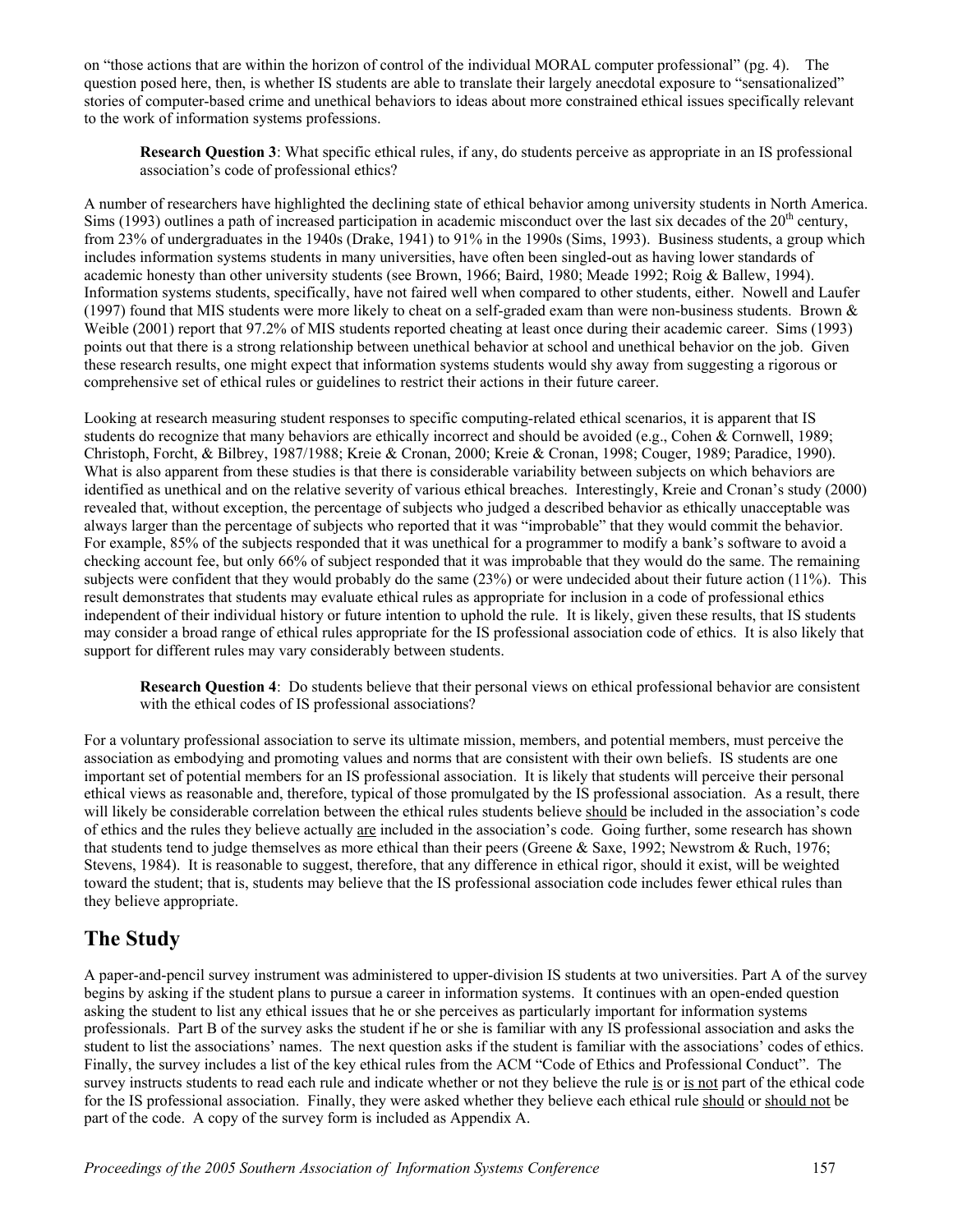At this time, responses have been collected from more than 100 upper-division  $(3<sup>rd</sup> or 4<sup>th</sup> year)$  IS students. The open-ended question asking for a description of IS-related ethical issues was coded following guidelines for content analysis (Neuman, 1994). Twenty issue categories were developed based on responses to this open question. The two researchers independently coded all responses. Any differences in coding were discussed and resolved. All data from the survey forms collected to-date have been entered into a database. Data cleaning and pre-processing have begun, and analysis of the data will commence shortly. Results will be available in the final version of this paper.

\*Note: Results of an earlier version of this study were presented at SAIS 2004.

#### **References**

Association for Computing Machinery (nd) About ACM. Retrieved Jan. 26, 2004, from www.acm.org/about-acm/

- Baird, J.S., Jr., (1980) Current trends in college cheating. *Paychology in the Schools,* 17(4): 515-522.
- Brown, W.J. (1966) Student dishonesty and its control in college. (University Microfilms No. 67-9326).
- Brown, B.S., & Weible, R. (2001) The academic ethics of business students majoring in Management Information Systems. *Proceedings of the 4th Annual Conference of the Southern Association for Information Systems*, 209-217.
- Caplow, T. (1966) The sequence of professionalization. In H. Vollmer and D. Mills 9Eds.), *Professionalization*, Englewood Cliffs, NJ: Prentice-Hall.
- Christoph, R., Forcht, K., & Bilbrey, C. (1987/1988) The development of information systems ethics: An analysis. *The Journal of Computer Information Systems*, Winter: 20-23.
- Cohen, E., & Cornwell, L. (1989) A question of ethics: Developing information systems ethics. *Journal of Business Ethics*, 8:431-437.
- Couger, J.D. (1989) Preparing IS students to deal with ethical issues. *MIS Quarterly*, 13(2).
- Drake, C.A. (1971) Why students cheat, *Journal of Higher Education*, 12: 418-420.
- Gotterbarn, D. (nd) An evolution of computings' codes of ethics and professional conduct. Retrieved Jan. 26, 2004, from csciwww.etsu.edu/gotterbarn/artgel.htm.
- Greene, A.S., & Saxe, L. (1992) Everybody (else) does it: Academic cheating. Paper presented at the annual meeting of the Eastern Psychological Association, April 3-5, Boxton, MA. (ERIC Document No. 347931).
- Greenwood, W. (1965) *Management and Organizational Behavior Theories: An Interdisciplinary Approach*, Cincinnati, OH: Southwestern Publishing.
- ISWorld (2004) Information systems departments and ISWorld.net members in North America. *North America IS*. Retrieved Nov. 15, 2004, from [http://Juliet.stfx.ca/~rmackinn/infosys/na.htm](http://juliet.stfx.ca/~rmackinn/infosys/na.htm)
- Kreie, J., & Cronan, T.P. (1998) How men and women view ethics. *Communications of the ACM*, 41(9):70:76.
- Kreie, J., & Cronan, T.P. (2000) Making ethical decisions. *Communications of the ACM*, 43(12):66-71.
- Meade, J. (1992) Cheating: Is academic dishonesty par for the course? *Prism*, 1(7):30-32.
- Moor, J.H. (2000) What is Computer Ethics?, in R.M. Baird, R. Ramsower, S.E. Rosenbaum (Eds.), *Cyberethics*. (pp. 23-33). Amherst, NY: Prometheus Books.
- Neuman, W.L. (1994) *Social Research Methods*, 2nd edition. Allyn & Bacon, Boston, MA.
- Newstrom, J.W., & Ruch, W.A. (1976) "The ethics of business students: Preparation for a career. AACSB Bulletin, April 21-30.
- Nowell, C., & Laufer, D. (1997) Undergraduate student cheating on the fields of business and economics. Journal *of Economic Education*, 28(1):3-13.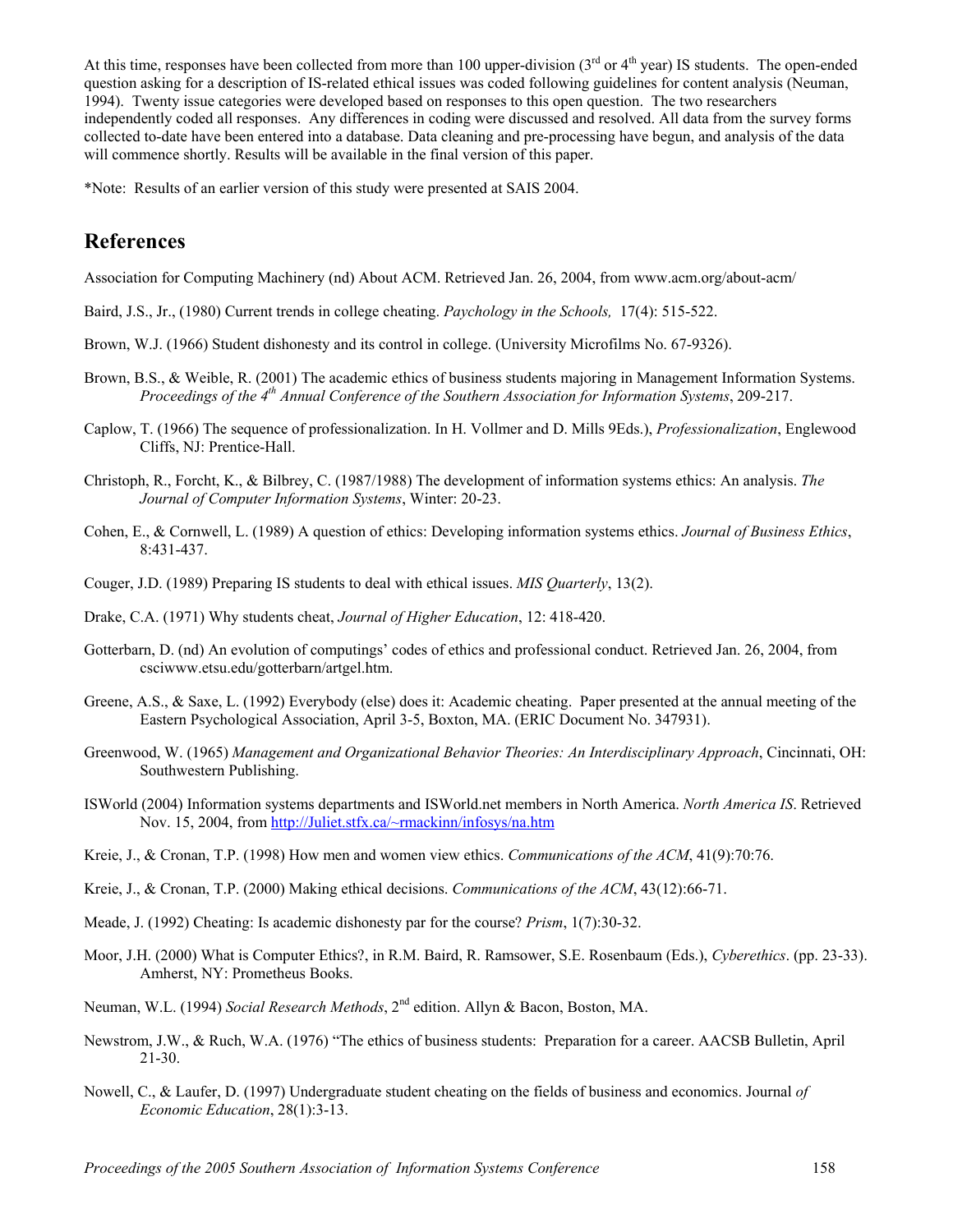- Oz, E. (1992) Ethical standards for information systems professionals: A case for a unified code. *MIS Quarterly*, Decenber: 423-433.
- Paradice, D.B. (1990) Ethical sttitudes of entry-level MIS personnel. *Information & Management*, 18: 43-151.
- Roig, M., & Ballew, C. (1994) Attitudes toward cheating of self and other by college students and professors. *Psychological Record*, 44(1):3-12.
- Sims, R.L. (1993) The relationship between academic dishonesty and unethical business practices. *Journal for Education for Business*, March/April 207-211.
- Stevens, G.E. (1984) Ethical inclinations of tomorrow's citizens: Actions speak louder? *Journal of Business Education*, 59(4): 147-152.
- Smith, H.A., & McKeen, J.D. (2003) Developments in practice XI: Developing IT professionalism. *Communications of the Association for Information Systems*, 12:312-325.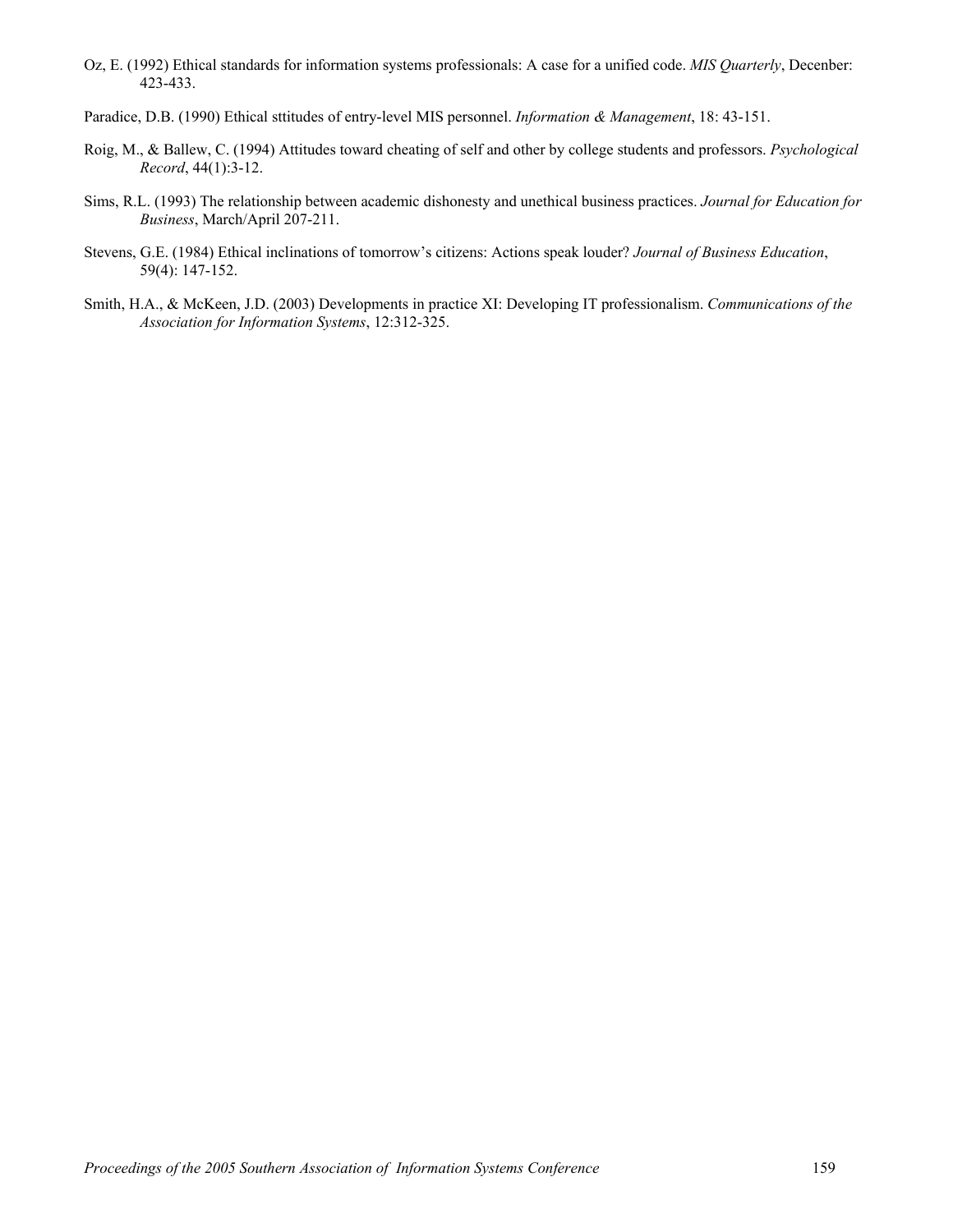#### **Appendix A. Survey form**

#### Information Systems Questionnaire: Part A

An information system is defined as the hardware, software, networks, and procedures that function to collect, store, manipulate, or distribute electronic information. Information systems professionals are those people who have specialized education in a field related to information systems and are employed in responsible positions primarily to study, design, develop, operate, evaluate, administer, or manage information systems. Information systems professionals may hold positions with many different titles, but some typical positions include: chief information officer; programmer; software engineer; application, database, or network developer; systems analyst; system, database, or network administrator; computer security, infrastructure, or computer operations specialist; IT customer service representative; hardware or software support specialist, trainer, or consultant; information technology manager; information resources specialist, administrator, or manager; and website designers, content developers, or webmasters.

- 1. Do you plan or hope to pursue a career as an information systems professional? (Circle the appropriate answer.) Yes No No Not sure at this time
- 2. Some professionals must make difficult decisions that involve choosing what is the morally right, or professionally ethical, thing to do. For example, doctors sometimes must face the ethical issues of assisted suicide or withholding treatment from patients who cannot pay; and lawyers sometimes face the ethical issues of defending guilty clients or keeping sensitive information confidential. What, if any, do you think are important ethical issues or situations facing information systems professionals today?

You may enter as many or as few ethical issues as you choose in the space provided. Check the blank in front of the first statement if you don't believe information systems professionals face any special ethical issues in the course of their work.

\_\_\_\_ IS professionals probably don't face any special ethical issues in their work.

 $\_$  , and the set of the set of the set of the set of the set of the set of the set of the set of the set of the set of the set of the set of the set of the set of the set of the set of the set of the set of the set of th

 $\_$  , and the set of the set of the set of the set of the set of the set of the set of the set of the set of the set of the set of the set of the set of the set of the set of the set of the set of the set of the set of th  $\mathcal{L}_\text{max} = \frac{1}{2} \sum_{i=1}^n \mathcal{L}_\text{max}(\mathbf{z}_i - \mathbf{z}_i)$ 

In my opinion, important ethical issues for IS professionals include: